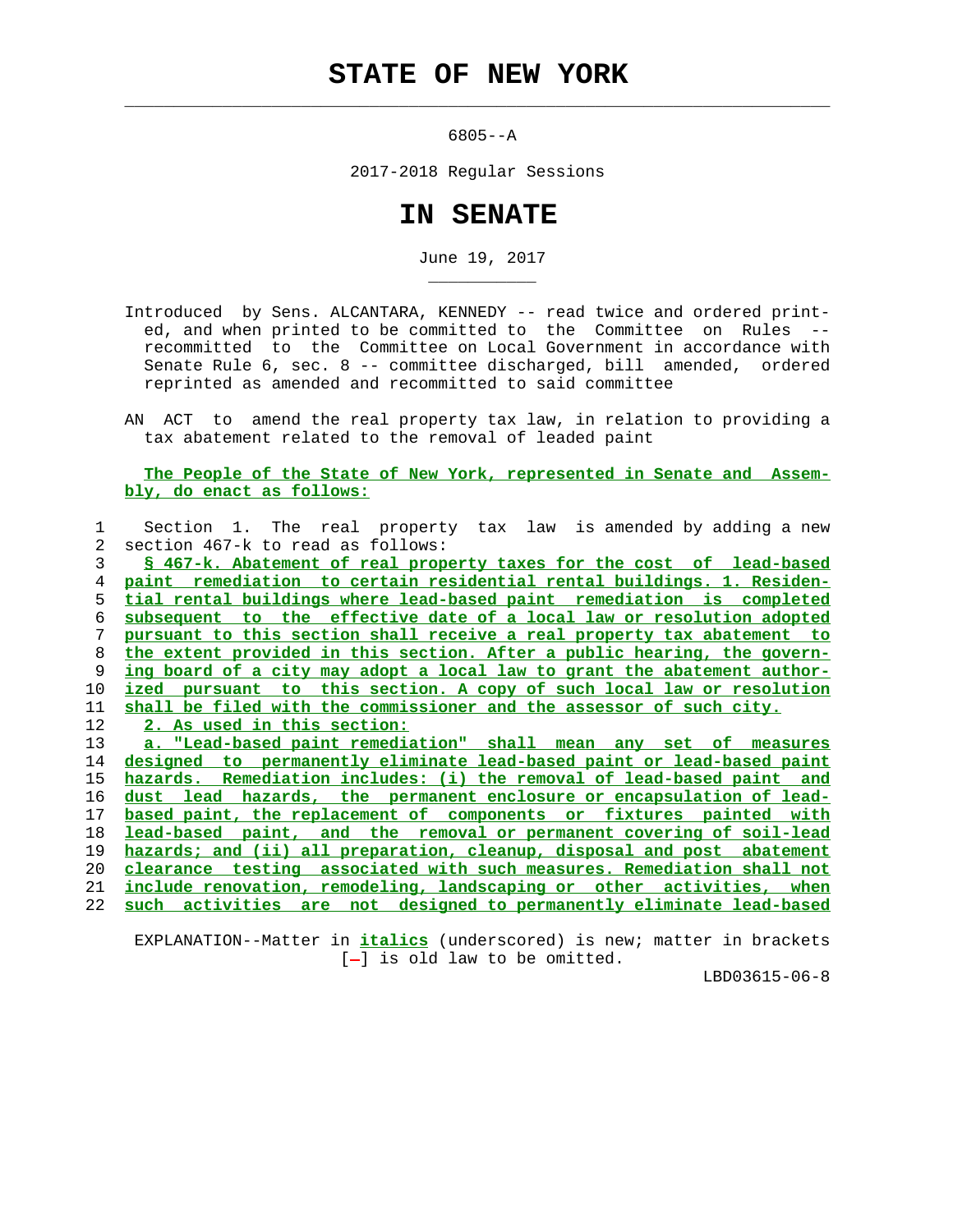S. 6805--A 2

**paint hazards, but, instead, are designed to repair, restore, or remodel a given structure or dwelling, even though these activities may inci- dentally result in a reduction or elimination of lead-based paint hazards. Furthermore, remediation does not include interim controls, operations and maintenance activities, or other measures and activities designed to temporarily, but not permanently, reduce lead-based paint hazards. b. "Assessor" shall have the same meaning as provided in subdivision three of section one hundred two of this chapter, provided that the city may designate an agency or person to exercise the functions, powers and duties tasked to the assessor pursuant to this section. c. "Residential rental building" shall mean a residential building with three or more dwelling units, other than a hotel, which is either rented or leased, to be occupied, or is occupied as the residence or home of three or more families living independently of each other. d. "Cost of lead-based paint remediation" shall mean the costs incurred to safely remove leaded paint from interior surfaces, window sills, window frames or porches. 3. a. Such residential rental building shall receive an abatement in an amount equal to the cost of the lead-based paint remediation, provided that the governing body of the city may establish maximum dollar limits for specified items of cost through its local law. Addi- tionally, such governing body may establish a maximum total abatement amount granted per residential rental building. b. The abatement shall be paid over a maximum period of two years, provided that, notwithstanding paragraph a of this subdivision, the tax abatement shall not exceed the tax liability for the residential rental building in the tax year in which the tax abatement is taken. c. No such abatement shall be granted for the lead-based paint remedi- ation unless: (i) the lead-based paint remediation commenced subsequent to the effective date of the local law or resolution adopted pursuant to subdi- vision one of this section; (ii) the lead-based paint remediation was performed by firms and personnel certified to perform lead-based paint activities in accordance with regulations issued by the United States Environmental Protection Agency at subpart L of 40 C.F.R. part 745 for the abatement of lead hazards; and (iii) the residential rental building does not have any delinquent city taxes as of the taxable status date applicable to the tax roll on which an abatement is applied, or as of such later date as specified by local law. 4. Such abatement shall be granted only upon application by the owner of such building on a form prescribed by the commissioner. The applica- tion shall be filed with the assessor of the city, before the appropri- ate taxable status date of such city and within one year of the completion of the lead paint remediation. Such application shall at a minimum include:**

| 49. |               |  |  | a. sworn statements by the firm who performed the lead-based paint        |  |  |
|-----|---------------|--|--|---------------------------------------------------------------------------|--|--|
|     |               |  |  | 50 remediation on the property and the property owner attesting to the    |  |  |
|     |               |  |  | 51 completion of the lead-based paint remediation for which the abatement |  |  |
|     | 52 is sought; |  |  |                                                                           |  |  |
|     |               |  |  |                                                                           |  |  |

**b. a copy of the certification by the United States Environmental**

- **Protection Agency of the firm that performed lead-based paint remedi-**
- **ation; and**